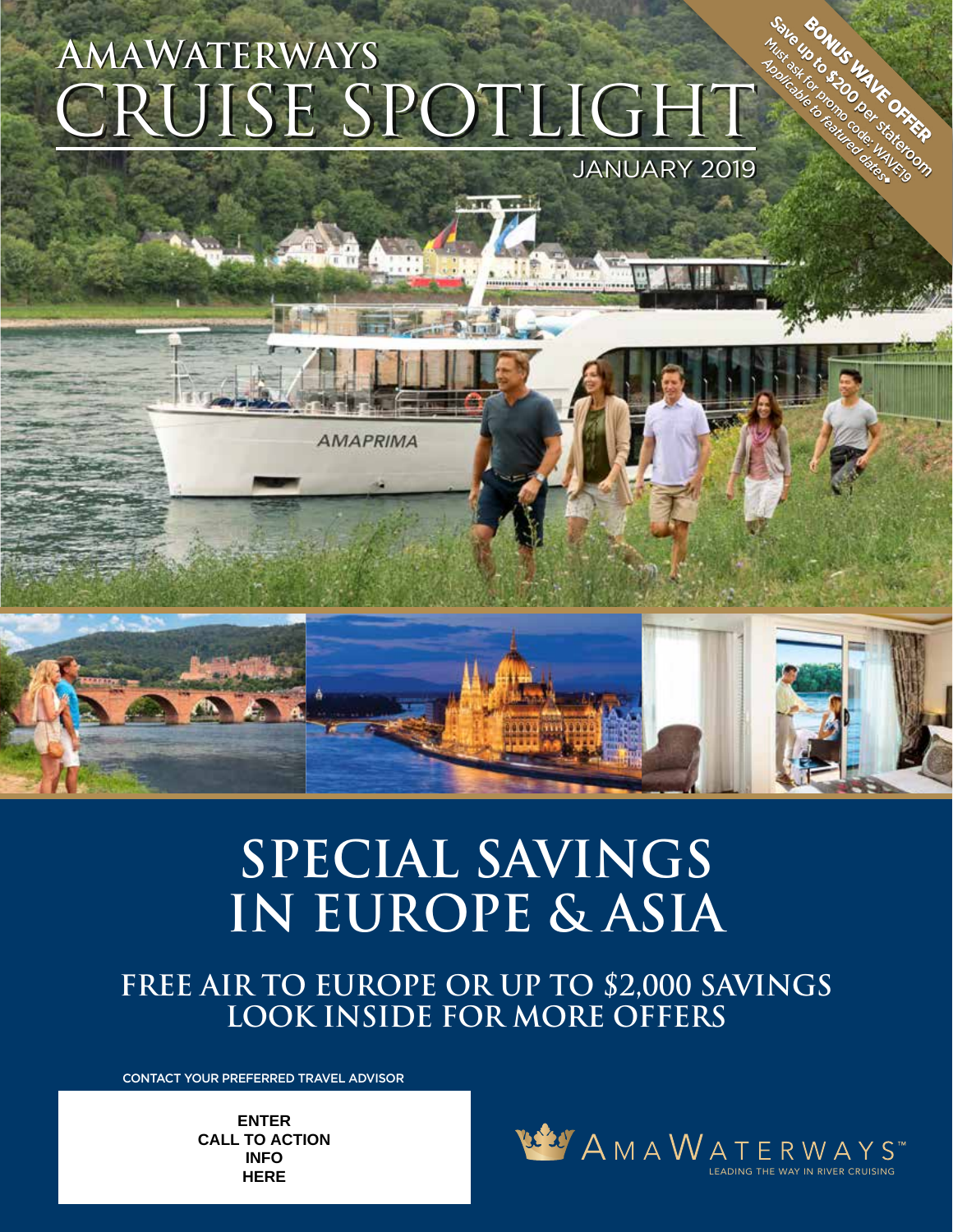## **SAVE UP TO \$2,000 PER STATEROOM 2019 EUROPE STARTING**

# **FROM \$1,949 PER PERSON**

| <b>CRUISE</b><br><b>ITINERARY</b>                                          | <b>SPECIAL OFFER</b><br><b>PER PERSON</b>          | 2019<br><b>EMBARKATION DATES</b>                                                                                                                                                                              | <b>FULL CRUISE</b><br><b>PRICE PP</b>                                                                                                                                                                                    | <b>REDUCED CRUISE</b><br><b>PRICE PP</b>                                                                                                                          | <b>OPTIONAL</b><br><b>LAND PROGRAMS</b>                                                 |
|----------------------------------------------------------------------------|----------------------------------------------------|---------------------------------------------------------------------------------------------------------------------------------------------------------------------------------------------------------------|--------------------------------------------------------------------------------------------------------------------------------------------------------------------------------------------------------------------------|-------------------------------------------------------------------------------------------------------------------------------------------------------------------|-----------------------------------------------------------------------------------------|
| <b>Tulip Time</b><br>7-nt cruise roundtrip from Amsterdam                  | \$500 OFF                                          | Mar 23, 24, 25                                                                                                                                                                                                | \$2,699                                                                                                                                                                                                                  | \$2,199                                                                                                                                                           | 2 nights Amsterdam                                                                      |
| Taste of Bordeaux<br>7-nt cruise roundtrip from Bordeaux                   | \$250 OFF<br>\$500 OFF                             | Apr 25; Oct 24<br>Jul 18; Aug 8<br>May 2<br>May 9; Jun 27; Jul 11, 25; Aug 15<br>Oct 31<br>Nov 14                                                                                                             | \$3,699<br>\$3,899<br>\$3,799<br><del>\$3,899</del><br>\$3,499<br>\$3,199                                                                                                                                                | \$3,449<br>\$3,649<br>\$3,299<br>\$3,399<br>\$2,999<br>\$2,699                                                                                                    | 2 nights Bilbao &<br>2 nights San Sebastian<br>2 nights Loire Valley &<br>1 night Paris |
| Paris & Normandy<br>7-nt cruise roundtrip from Paris                       | \$500 OFF                                          | Mar $21\bullet$<br>Nov 7 <sup>*</sup>                                                                                                                                                                         | \$2.999<br>\$3,299                                                                                                                                                                                                       | \$2,499<br>\$2,799                                                                                                                                                | 2 nights Paris                                                                          |
| <b>Colors of Provence</b><br>7-nt Lyon - Arles cruise<br>or reverse        | \$250 OFF                                          | Aug 29<br>Oct 24<br>Oct 31<br>Nov $14*$                                                                                                                                                                       | \$3,999<br>\$3,699<br>\$3,499<br>\$3,199                                                                                                                                                                                 | \$3,749<br>\$3,449<br>\$3,249<br>\$2,949                                                                                                                          | 3 nights Paris<br>3 nights Barcelona                                                    |
| <b>Romantic Danube</b><br>7-nt Vilshofen - Budapest cruise                 | \$250 OFF<br>\$500 OFF<br>\$750 OFF<br>\$1,000 OFF | May 10<br>Jun 16; Jul 28<br>Jul 19, 21; Aug 16, 18; Oct 18<br>Oct 20<br>Oct 27<br>Nov 1<br>Apr 12<br>Apr 26<br>Jun 2<br><b>Mar 22</b><br>Mar 31<br>Apr 28; Nov 3 <sup>+</sup><br>Nov 10+<br>Nov 15+<br>Nov 17 | <del>\$3,499</del><br><del>\$3,799</del><br><del>\$3,599</del><br>\$3,699<br>\$3,399<br>\$3,199<br>\$2,999<br>\$3,399<br>\$3,799<br>\$2,699<br>\$2,799<br><del>\$3,399</del><br><del>\$3,099</del><br>\$2,999<br>\$3,199 | \$3,249<br>\$3,549<br>\$3,349<br>\$3,449<br>\$3,149<br>\$2,949<br>\$2,499<br>\$2,899<br>\$3,299<br>\$1.949<br>\$2,049<br>\$2,649<br>\$2,349<br>\$2,249<br>\$2,199 | 2 nights Munich or<br>3 nights Prague                                                   |
| <b>Melodies of the Danube</b><br>7-nt Budapest - Vilshofen cruise          | \$250 OFF<br>\$500 OFF<br>\$750 OFF                | <b>Nov 22</b><br>Apr 19; Nov 1<br>Jul 21; Aug 18<br>Aug 2, 16; Oct 27<br>Aug 23<br>Apr 21<br>Jul 12, 14<br>Mar 22 <sup>+</sup> , 23<br>Mar 29<br>Apr 6, 7<br>Nov 10+<br>Nov 15 <sup>*</sup>                   | \$2,999<br>\$3,199<br>\$3.799<br><del>\$3,599</del><br>\$3,699<br>\$3,199<br>\$3,599<br>\$2,699<br>\$2,799<br>\$2,899<br>\$3,299<br>\$2,999                                                                              | \$1,999<br>\$2,949<br>\$3,549<br>\$3,349<br>\$3,449<br>\$2,699<br>\$3,099<br>\$1.949<br>\$2,049<br>\$2,149<br>\$2,549<br>\$2,249                                  | 2 nights Budapest<br>3 nights Prague                                                    |
| <b>Blue Danube Discovery</b><br>7-nt Budapest - Nuremberg cruise           | \$1,000 OFF                                        | Nov 17                                                                                                                                                                                                        | \$2,999                                                                                                                                                                                                                  | \$1,999                                                                                                                                                           | 2 nights Budapest<br>3 nights Prague                                                    |
| <b>Gems of Southeast Europe</b><br>7-nt Giurgiu - Budapest cruise          | \$500 OFF                                          | <b>Nov 10</b>                                                                                                                                                                                                 | \$3,099                                                                                                                                                                                                                  | \$2,599                                                                                                                                                           | 2 nights Bucharest &<br>2 nights Brasov<br>2 nights Vienna or<br>2 nights Budapest      |
| <b>Europe's Rivers &amp; Castles</b><br>7-nt Nuremberg - Luxembourg cruise | \$250 OFF<br>\$500 OFF                             | Oct 3<br>Aug 1 <sup>+</sup><br>Aug 22<br>Nov $14$ <sup>*</sup>                                                                                                                                                | \$3,899<br>\$3,599<br><del>\$3,699</del><br>\$2,999                                                                                                                                                                      | \$3,649<br>\$3.099<br>\$3,199<br>\$2,499                                                                                                                          | 3 nights Prague<br>3 nights Paris                                                       |
| <b>Medieval Treasures</b><br>7-nt Basel - Nuremberg cruise                 | \$250 OFF<br>\$500 OFF<br>\$750 OFF                | May 30; Jun 20; Oct 17<br>Aug $15*$<br>Nov 7+                                                                                                                                                                 | <del>\$3,599</del><br>\$3,599<br>\$3,099                                                                                                                                                                                 | \$2,349<br>\$3,099<br>\$2,349                                                                                                                                     | 2 nights Zurich &<br>2 nights Lucerne<br>3 nights Prague                                |
| <b>Captivating Rhine</b><br>7-nt Amsterdam - Basel cruise                  | \$250 OFF<br>\$500 OFF<br>\$750 OFF<br>\$1,000 OFF | May 26; Jun 16, 24;<br>Jul 8, 13•, 15, 21•, 22; Aug 5, 11, 12, 18<br>Oct 14<br>Oct 20, 21<br>Oct 27<br>Oct 28<br>Jul 7, 14, 27; Aug 4<br>Nov 2, 3, 4<br>Nov $10*$<br>Nov 11 <sup>*</sup> , 17<br>Nov 16, 18   | \$3,599<br>\$3,699<br>\$3,499<br>\$3,399<br>\$3,299<br>\$3,599<br>\$3,199<br>\$3,099<br><del>\$2,999</del><br>\$2,999                                                                                                    | \$3,349<br>\$3,449<br>\$3,249<br>\$3,149<br>\$3,049<br>\$3,099<br>\$2,449<br>\$2,349<br>\$2,249<br>\$1,999                                                        | 2 nights Amsterdam<br>2 nights Lucerne &<br>2 nights Zurich                             |
| <b>Enchanting Rhine</b><br>7-nt Basel - Amsterdam cruise                   | \$250 OFF<br>\$500 OFF<br>\$750 OFF<br>\$1,000 OFF | Jun 30; Aug 19<br>Aug 25<br>Oct 20, 21<br>Oct 27●<br>Oct 28 <sup>o</sup><br>Jun 1, 2; Jul 20<br>Aug 26<br>Nov $3*$<br>Nov 4 $\bullet$<br>Nov 17 <sup>+</sup> , 18 <sup>+</sup><br>Nov 90, 100<br>Nov 11●      | \$3,599<br>\$3,699<br>\$3,499<br>\$3,399<br>\$3,299<br>\$3,599<br>\$3,799<br><del>\$3,199</del><br>\$3,199<br><del>\$2,999</del><br>\$3,099<br>\$2,999                                                                   | \$3,349<br>\$3,449<br>\$3,249<br>\$3,149<br>\$3,049<br>\$3,099<br>\$3,299<br>\$2,699<br>\$2,449<br>\$2,249<br>\$2,099<br>\$1,999                                  | 2 nights Zurich &<br>2 nights Lucerne                                                   |

• Wine Cruise • Modified Itinerary - visit AmaWaterways.com for detailed itinerary

Prices based on double occupancy. See next page for Terms & Conditions.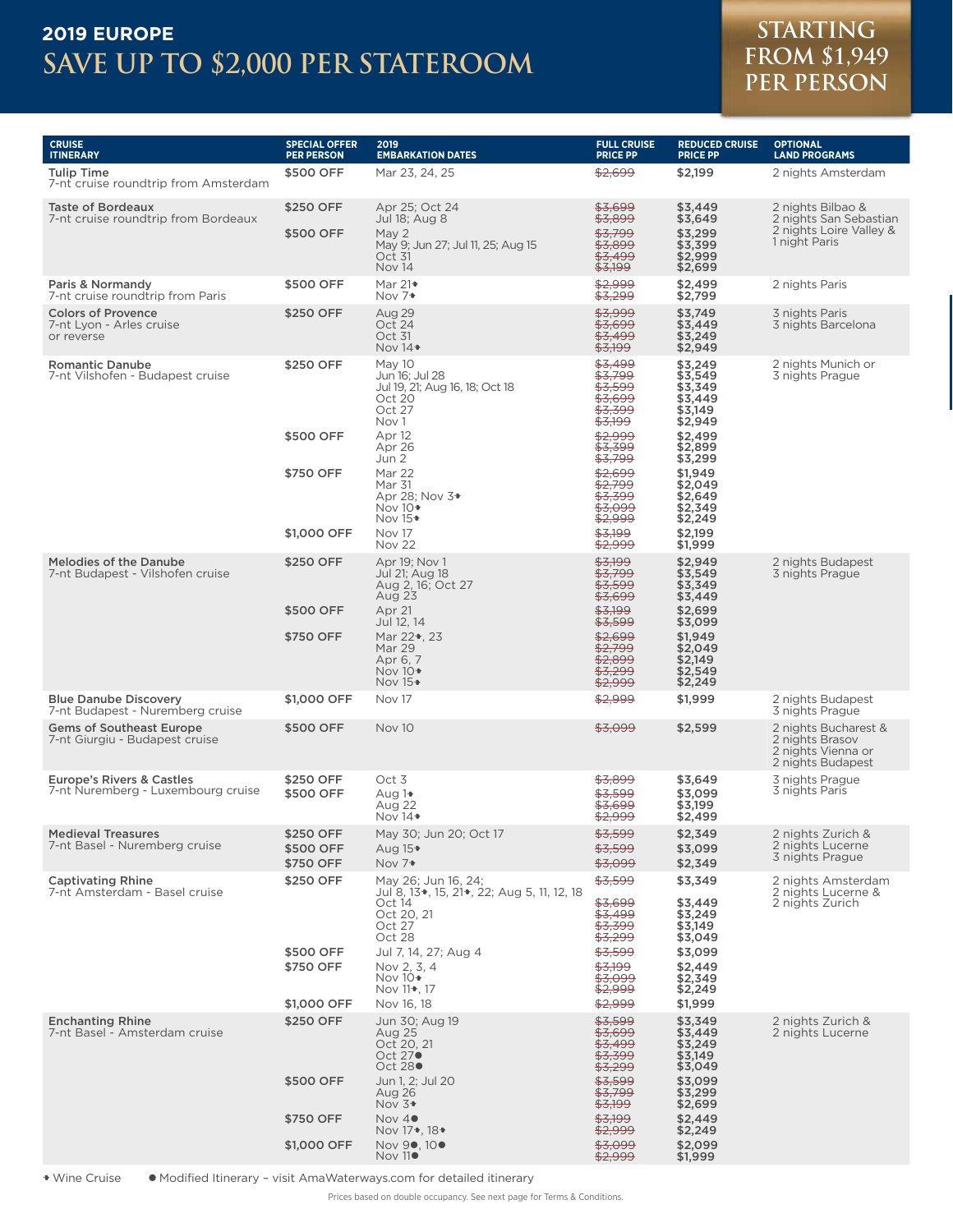| <b>CRUISE</b><br><b>ITINERARY</b>                                            | <b>SPECIAL OFFER</b><br><b>PER PERSON</b> | 2019<br><b>EMBARKATION DATES</b>                                      | <b>FULL CRUISE</b><br><b>PRICE PP</b> | <b>REDUCED CRUISE</b><br><b>PRICE PP</b> | <b>OPTIONAL</b><br><b>LAND PROGRAMS</b>                     |
|------------------------------------------------------------------------------|-------------------------------------------|-----------------------------------------------------------------------|---------------------------------------|------------------------------------------|-------------------------------------------------------------|
| <b>Rhine &amp; Moselle Splendors</b><br>7-nt Luxembourg - Basel cruise       | \$250 OFF                                 | May 9<br>Aug 29                                                       | \$3,499<br>\$3.799                    | \$3,249<br>\$3,549                       | 3 nights Paris<br>2 nights Lucerne &<br>2 nights Zurich     |
| <b>Rhine &amp; Moselle Delights</b><br>10-nt Basel - Amsterdam cruise        | \$500 OFF                                 | Oct 23                                                                | \$4.599                               | \$4,099                                  | 2 nights Zurich &<br>2 nights Lucerne                       |
| <b>Rhine &amp; Moselle Fairytales</b><br>11-nt Amsterdam - Basel cruise      | \$500 OFF                                 | Apr 21<br>Aug 24; Oct 12                                              | \$4,799<br>\$5,499                    | \$4.299<br>\$4,999                       | 2 nights Amsterdam<br>2 nights Lucerne &<br>2 nights Zurich |
| <b>Magnificent Europe</b><br>14-nt Amsterdam - Budapest cruise<br>or reverse | \$500 OFF<br>\$1,000 OFF                  | Jun 2 (AmaViola), 30 (AmaStella); Aug 25<br>Jun 30 (AmaViola): Jul 28 | \$6,899<br>\$6,899                    | \$6,399<br>\$5,899                       | 2 nights Amsterdam                                          |

•Wine Cruise

## **FREE AIRFARE ON SELECT SAILINGS 2019 CRUISES FREE**

**AIRFARE**

Now is the perfect time to start planning your 2019 vacation. For a limited time, receive Free Airfare on some of our most exciting itineraries! Just mention promo code FLYFREE.

\*Applicable Gateways: ABQ, ALB, ATL, AUS, BDL, BHM, BIL, BIS, BNA, BOI, BOS, BTV, BUF, BWI, CAE, CHS, CLE, CLT, CMH, CVG, CYS, DEN, DFW, DSM, DTW, EWR, FLL, IAD, IAH, IND, JFK, LAS, LAX, LIT, LNK, MCI, MCO, MEM, MIA, MKE, MSP, MSY, ORD, ORF, OKC, PDX, PHL, PHX, PIT, PVD, SAN, SAT, SDF, SEA, SFO, SLC, SMF, STL, TPA, TUS, YEG, YHZ, YOW, YUL, YVR, YYC, YYZ.

| <b>CRUISE</b><br><b>ITINERARY</b>                                            | <b>SHIP</b><br><b>NAME</b>                  | 2019<br><b>EMBARKATION DATE</b>             | <b>CRUISE ONLY</b><br><b>PRICE PP</b>    | <b>OPTIONAL</b><br><b>LAND PROGRAMS</b>                 |
|------------------------------------------------------------------------------|---------------------------------------------|---------------------------------------------|------------------------------------------|---------------------------------------------------------|
| <b>Romantic Danube</b><br>7-nt Vilshofen - Budapest cruise                   | AmaLea<br>AmaCerto<br>AmaCerto<br>AmaSonata | Mar 22<br>Mar 31<br>Apr 28<br><b>Nov 22</b> | \$2.699<br>\$2,799<br>\$3,399<br>\$2,999 | 2 nights Munich or<br>3 nights Prague                   |
| Melodies of the Danube<br>7-nt Budapest - Vilshofen cruise                   | AmaViola<br>AmaCerto<br>AmaCerto            | Mar 23<br>Apr 7<br>Apr 21                   | \$2,699<br>\$2,899<br>\$3,199            | 2 nights Budapest<br>3 nights Prague                    |
| <b>Blue Danube Discovery</b><br>7-nt Budapest - Nuremberg cruise             | AmaViola<br>AmaCerto                        | Nov 17<br>Nov 17                            | \$2,999<br>\$2,999                       | 3 nights Prague                                         |
| <b>Captivating Rhine</b><br>7-nt Amsterdam - Basel cruise                    | AmaPrima<br>AmaMora                         | <b>Nov 16</b><br>Nov 18                     | \$2.999<br>\$2,999                       | 2 nights Amsterdam<br>2 nights Lucerne, 2 nights Zurich |
| <b>Enchanting Rhine</b><br>7-nt Basel - Amsterdam cruise                     | AmaPrima<br>AmaStella<br>AmaMora            | Nov 9<br><b>Nov 10</b><br><b>Nov 11</b>     | \$3,099<br>\$3,099<br>\$2,999            | 2 nights Zurich, 2 nights Lucerne                       |
| <b>Medieval Treasures</b><br>7-nt Basel - Nuremberg cruise                   | AmaDante                                    | Aug $15$ <sup><math>\bullet</math></sup>    | \$3,599                                  | 2 nights Zurich, 2 nights Lucerne<br>3 nights Prague    |
| <b>Rhine &amp; Moselle Delights</b><br>10-nt Basel - Amsterdam cruise        | AmaPrima                                    | Oct 23                                      | \$4,599                                  | 2 nights Zurich, 2 nights Lucerne                       |
| <b>Rhine &amp; Moselle Fairytales</b><br>11-nt Amsterdam - Basel cruise      | AmaPrima                                    | Aug 24                                      | \$5,499                                  | 2 nights Amsterdam<br>2 nights Lucerne, 2 nights Zurich |
| <b>Magnificent Europe</b><br>14-nt Amsterdam - Budapest cruise<br>or reverse | AmaViola<br>AmaStella                       | Jun 30; Jul 28<br><b>Jul 28</b>             | \$6,899<br>\$6,899                       | N/A                                                     |

•Wine Cruise

Bonus WAVE offer not applicable with Free Air offer

#### Optional land programs available at an additional price; ask for details.

#### For the most current offers, please visit AmaWaterways.com

**Terms & Conditions:** Promotional rates are valid on select departures for new bookings only, made from January 1 - 31, 2019. All rates are per person in USD for cruise only and based on double<br>occupancy in a base category published itinerary only; deposit requirement is \$750 per person, \$550 of which is non-refundable. Guest(s) must pay full brochure (published) fare for all itinerary components in order qualify; other restrictions apply. M to change/termination without notice. Port charges, stateroom upgrades, optional land programs, gratuities, and airfares are additional. Other restrictions apply. Registration as a seller of travel does<br>not constitute appr

**Bonus Wave Offer Terms:** Savings up to \$200 per stateroom is based on double occupancy; solo travelers receive \$100 savings. Offer is applicable to select dates and are combinable with<br>current promotions, excluding Free A